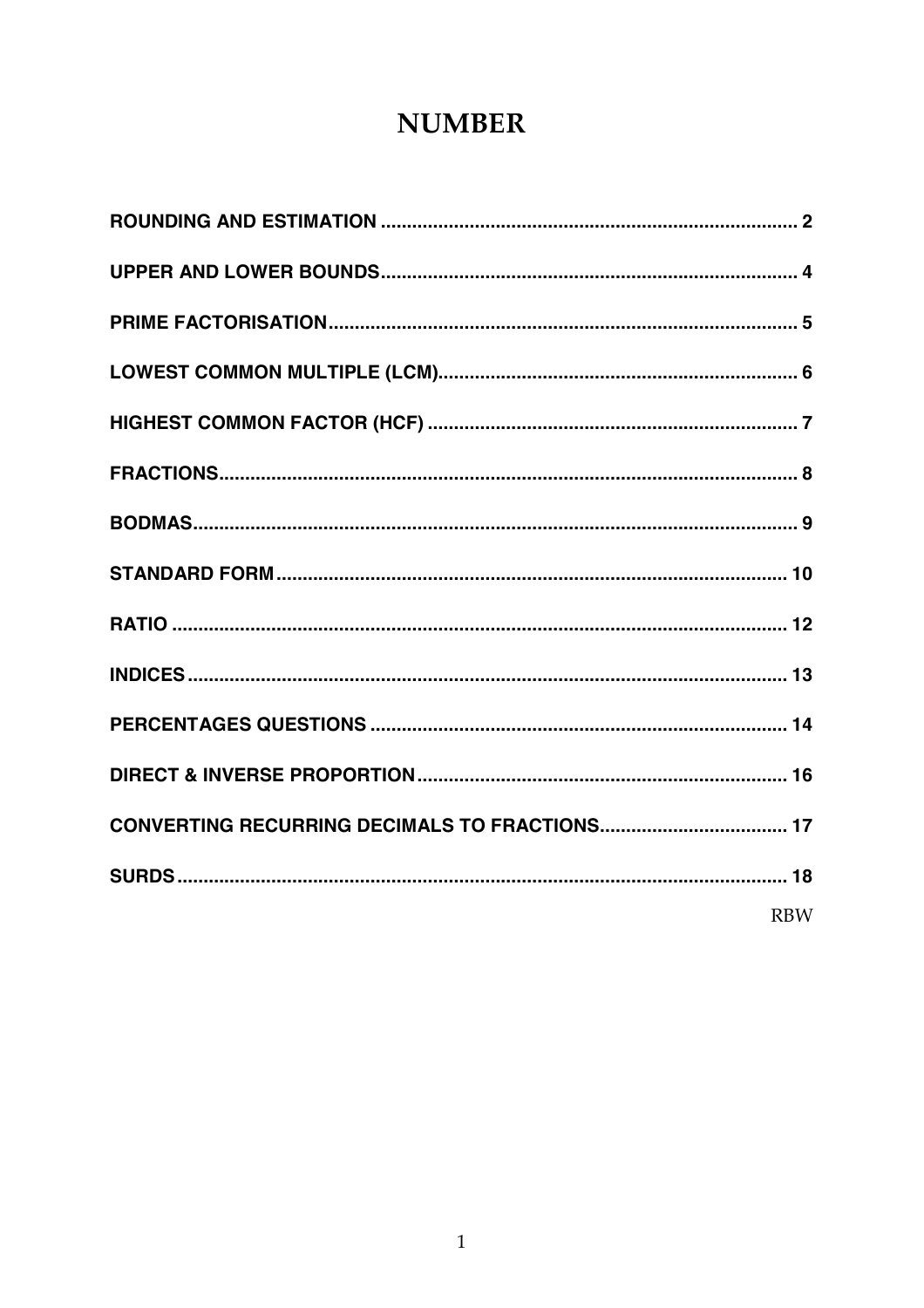## **ROUNDING AND ESTIMATION**

Write the following numbers to 3 significant figures.

- 1. 1234500
- 2. 4388.23
- 3. 0.725534

Write the following correct to 2 decimal places

- 5. 23.2467
- 6. 2.23455
- 7. 0.135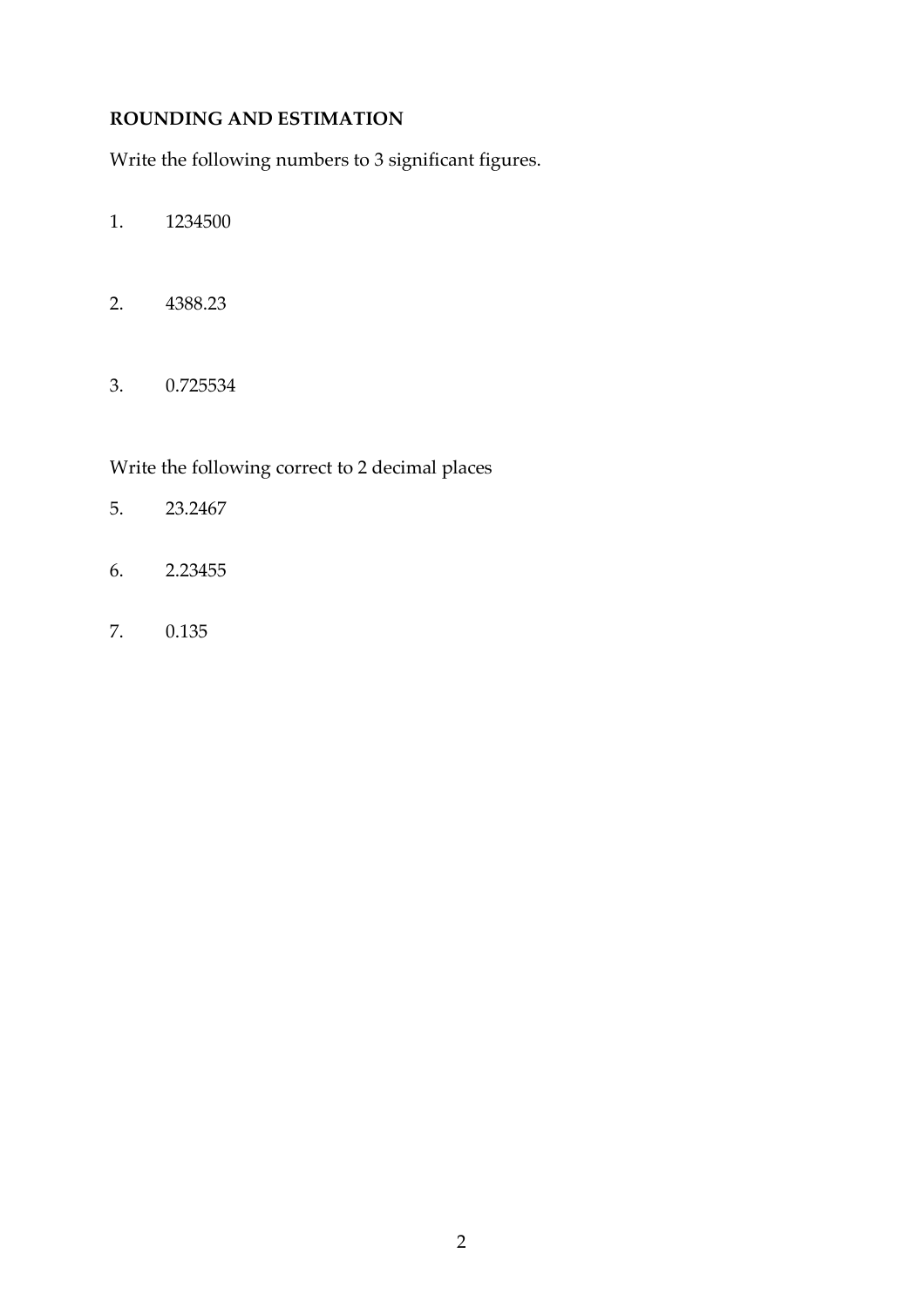Show how to APPROXIMATE or ESTIMATE the following calculations

- 1.  $52.1 \times 27.3$
- 2.  $41\times 68$ 121
- 3.  $4.02 \times 6.95$ 2.03
- 4. J,  $42.6 + 46.8$ 78.6 − 47.5
- 5.  $6.3 \div (2.4 0.91)$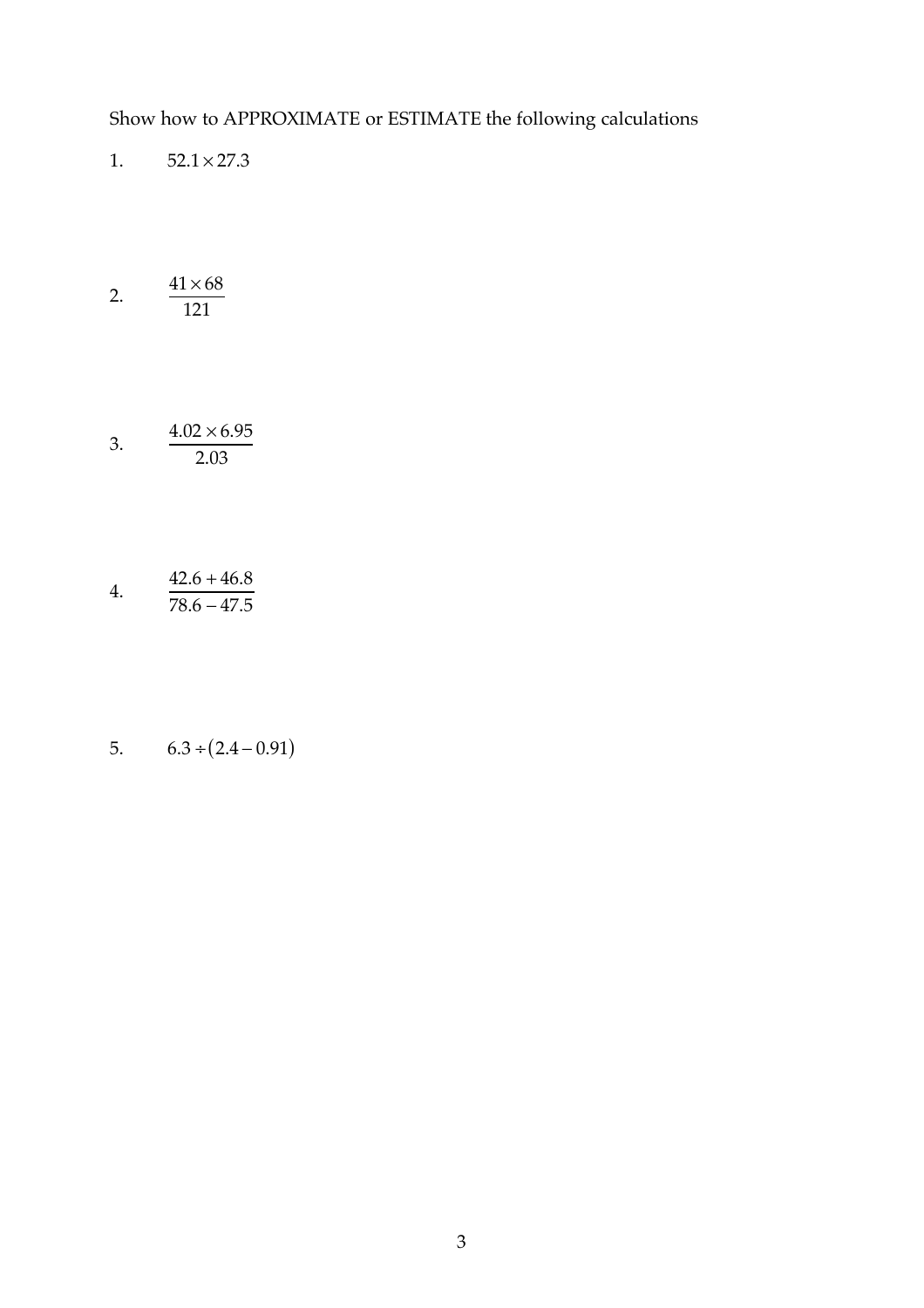#### **UPPER AND LOWER BOUNDS**

The weight of a bag of potatoes is given as 9 kg to the nearest kg. Give the maximum and minimum possible weight of  $\ddot{\rm 6}$  of these bags.

A number is given as 1.26 to 3 significant figures. Give the maximum and minimum possible values for this number and show this on a number line.

A field's dimensions are given as 35m by 47m with each measurement given to the nearest metre. Give the maximum possible area for the field.

If I run 100m in 12.5 seconds find my average speed in  $m/s$ . If the distance is correct to the nearest metre and the time to the nearest tenth of a second find my maximum possible speed.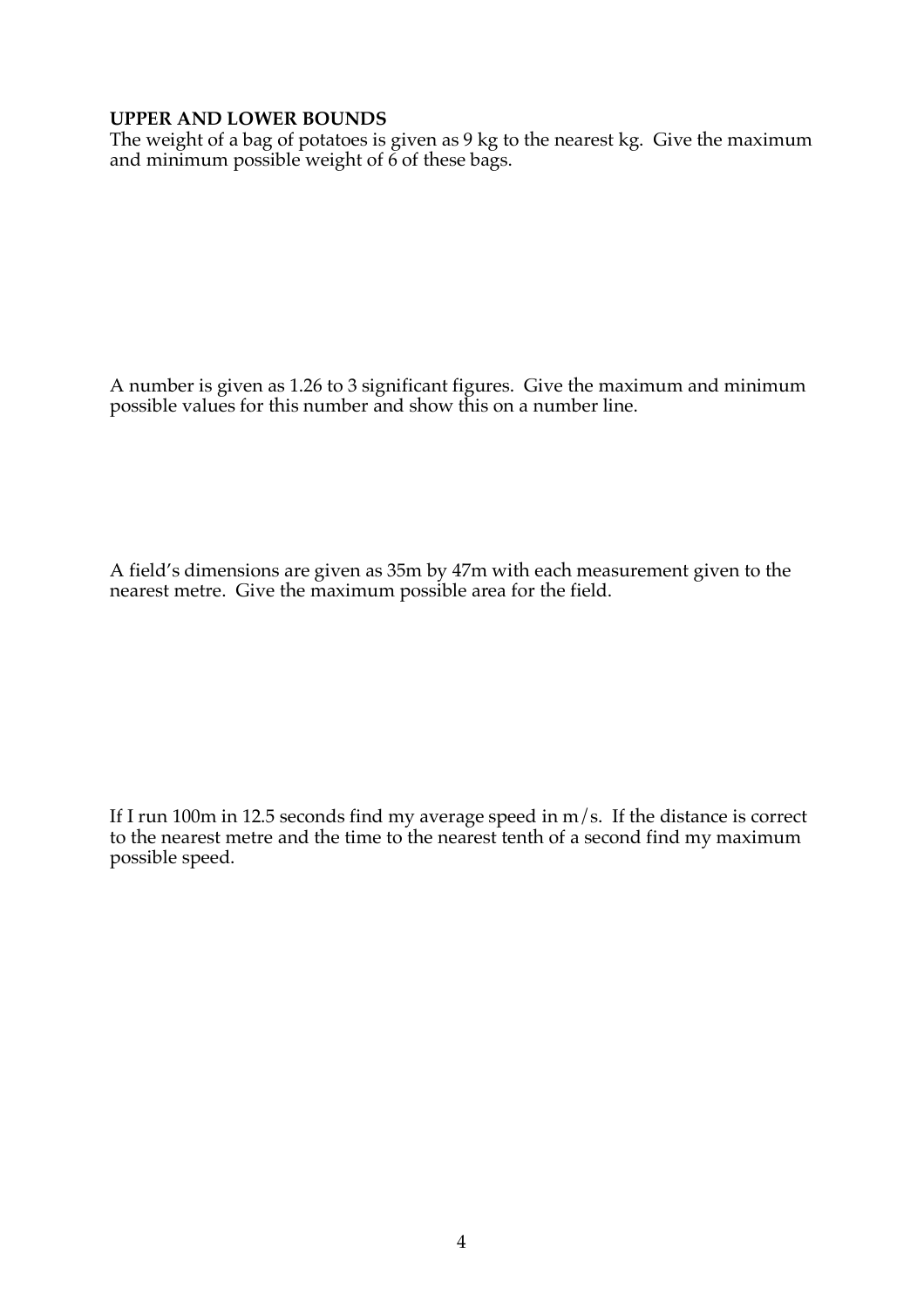#### **PRIME FACTORISATION**

The first seven prime numbers are;

Every number can be written as a **product of its prime factors** ie as a series of prime numbers multiplied together

1. Write 720 as a product of its prime factors

2. Write 405 as a product of its prime factors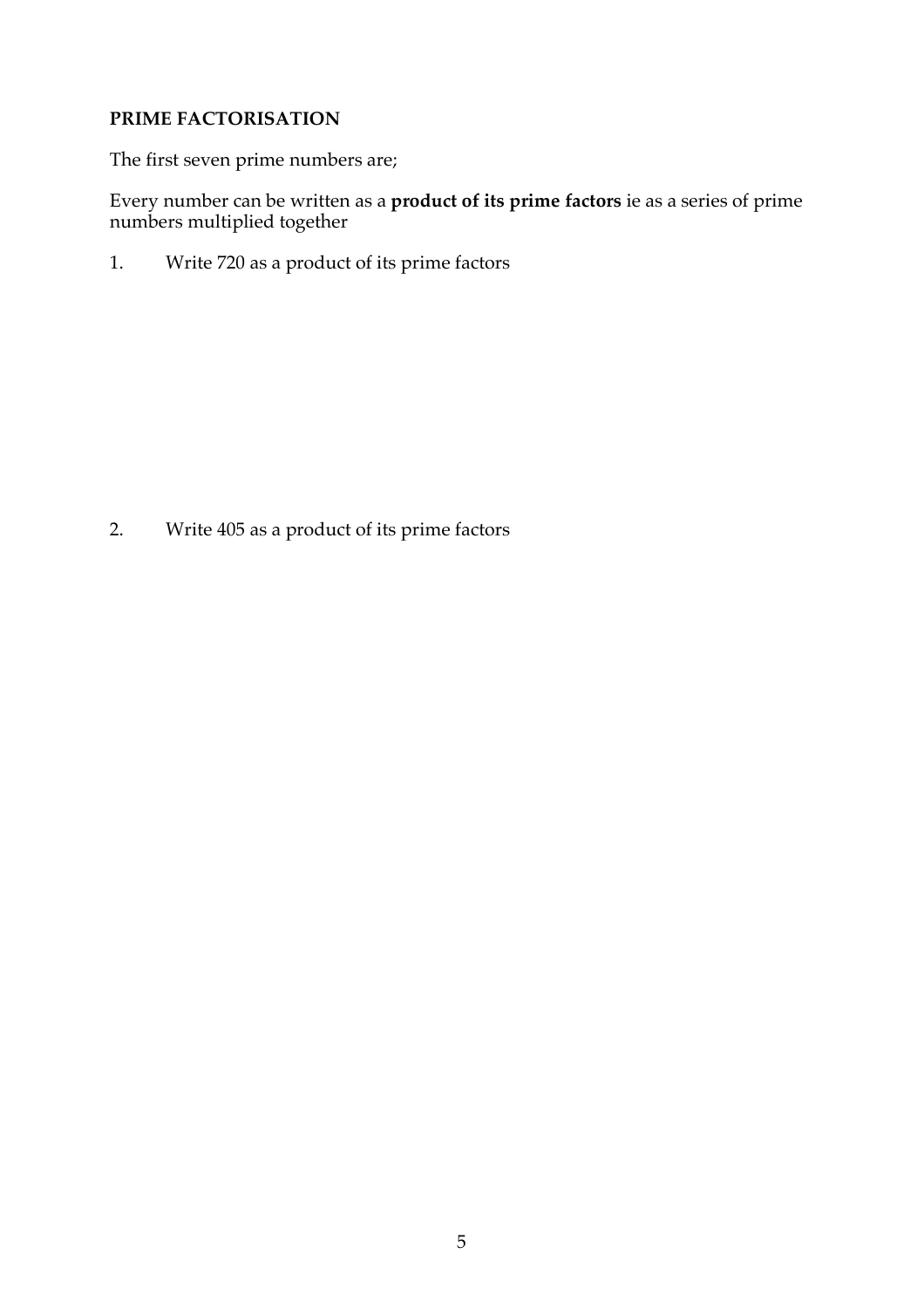#### **LOWEST COMMON MULTIPLE (LCM)**

This is the \_\_\_\_\_\_\_\_\_\_\_\_\_ number which is \_\_\_\_\_\_\_\_\_\_\_\_\_\_\_ to both times tables.

List the first few multiples of the following numbers and hence find their least common multiple.

- 1. 3 and 5
- 2. 4 and 6
- 3. 10 and 12
- 4. 8 and 20
- 5. 15 and 25
- 6. 4, 6 and 9

7. 15, 20, 30, 45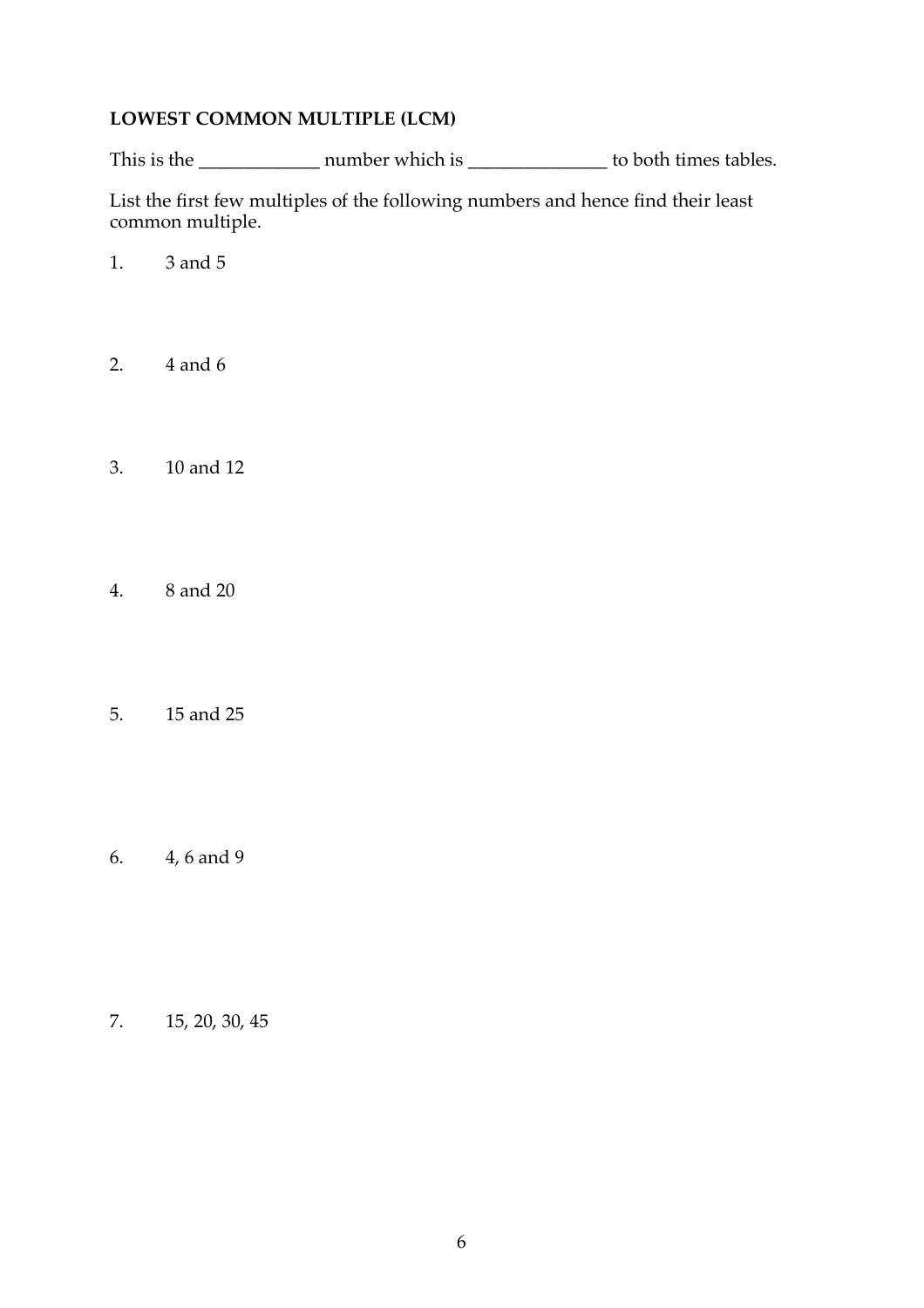### **HIGHEST COMMON FACTOR (HCF)**

This is the \_\_\_\_\_\_\_\_\_\_\_\_\_ number which is \_\_\_\_\_\_\_\_\_\_\_\_\_\_\_ to both sets of factors.

List the factors of the following numbers and hence find their HCF.

1. 12 and 15

2. 14 and 26

3. 36 and 12

4. 18 and 24

- 5. 15 and 25
- 6. 120 and 48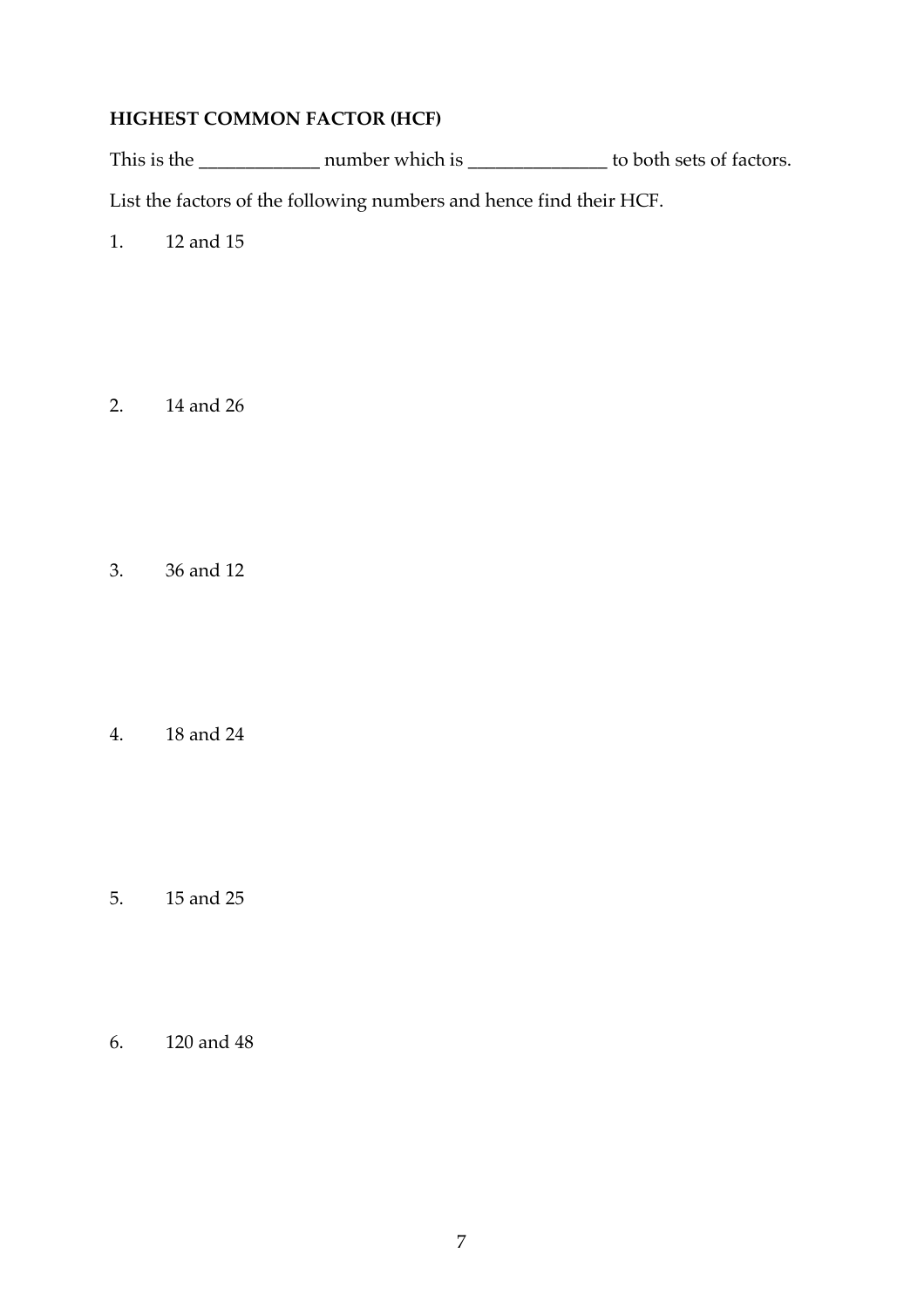#### **FRACTIONS**

These questions will ask you to SHOW. That means, you must treat them as a noncalculator question and show every step of your working.

## **Adding and Subtracting Fractions**

Put over a common denominator

1. 
$$
2\frac{1}{3} - 1\frac{3}{5}
$$

2.  $3\frac{1}{2}-1\frac{5}{6}$ 6

#### **Multiplying and Dividing Fractions**

- 1. Í 2 3  $\times\frac{5}{6}$ 8
- 2.  $2\frac{2}{2}$ 3  $\times 1\frac{5}{9}$ 8
- 3. Í 2 3  $\div \frac{5}{9}$ 9
- 4. Í 2 3 ÷ 6
- 5. 1 1 2  $\div 2\frac{2}{2}$ 3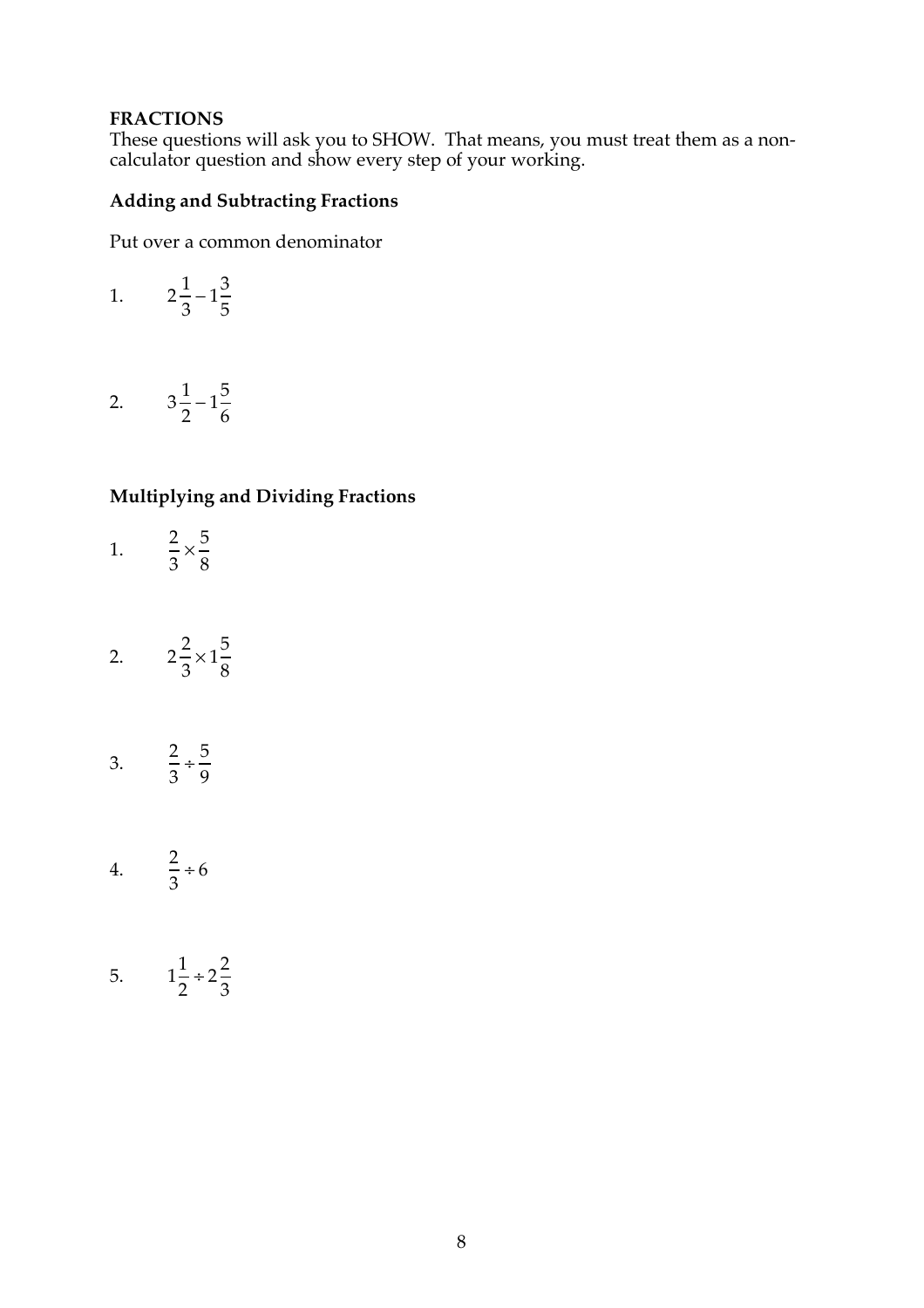## **BODMAS**

Work out  $10 - 6 \times 2$  and check on a calculator

## Repeat for:

- 2.  $2(4+7)$
- 3. Í 1 2  $+\frac{2}{2}$ 3  $\times \frac{3}{5}$ 5

Big division signs act like a bracket:

| 4. | $2\times3+5$ |
|----|--------------|
|    | $2 + 6$      |

$$
5. \qquad \frac{3+2\times 9}{4-7}
$$

6. 
$$
\frac{\frac{2}{3} \times \frac{1}{2}}{\frac{3}{4}}
$$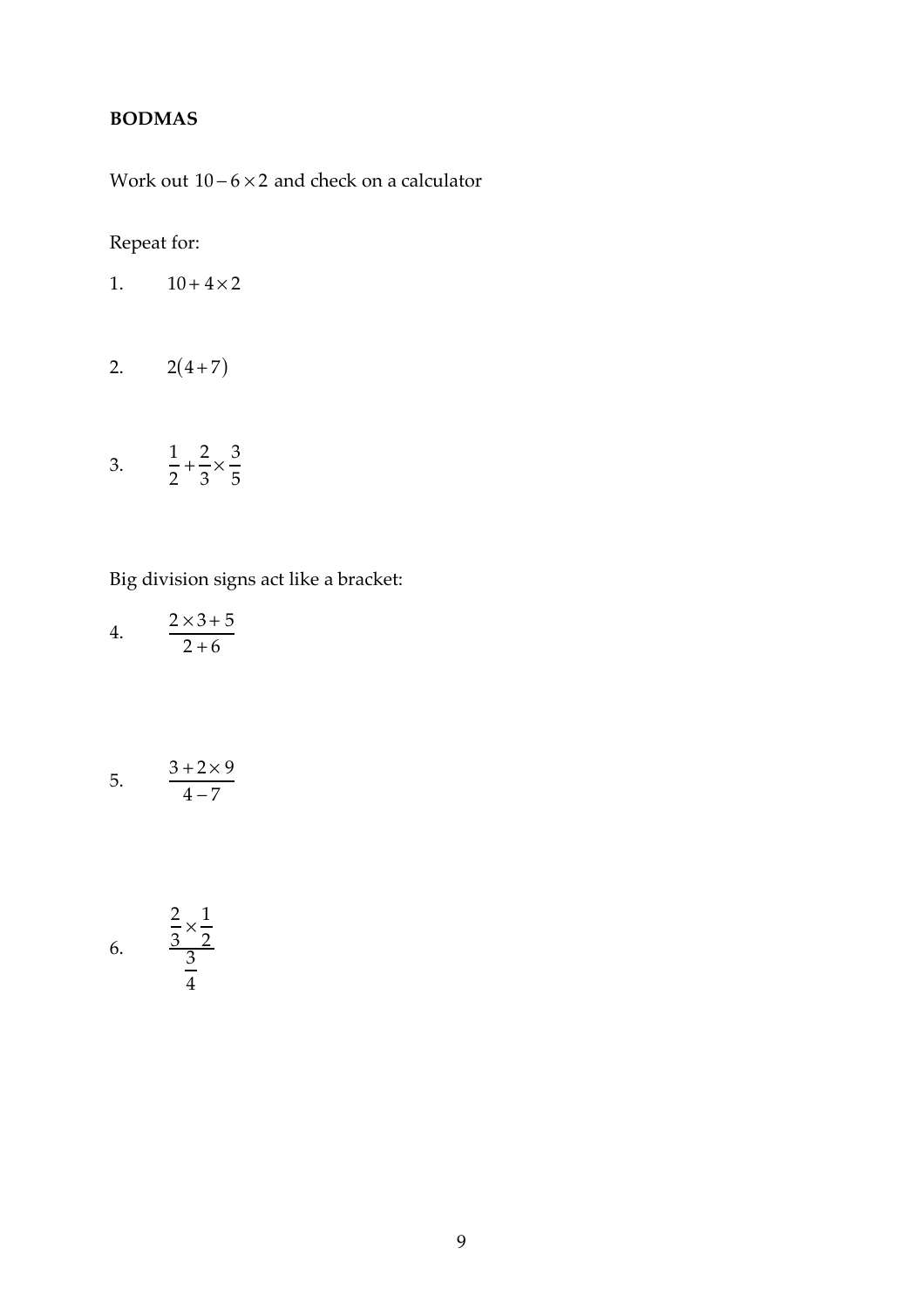## **STANDARD FORM**

Write in standard form

- 1. 246000
- 2. 0.000023

Write as a normal number

- 3.  $4.1 \times 10^{6}$
- 4.  $2.1 \times 10^{-5}$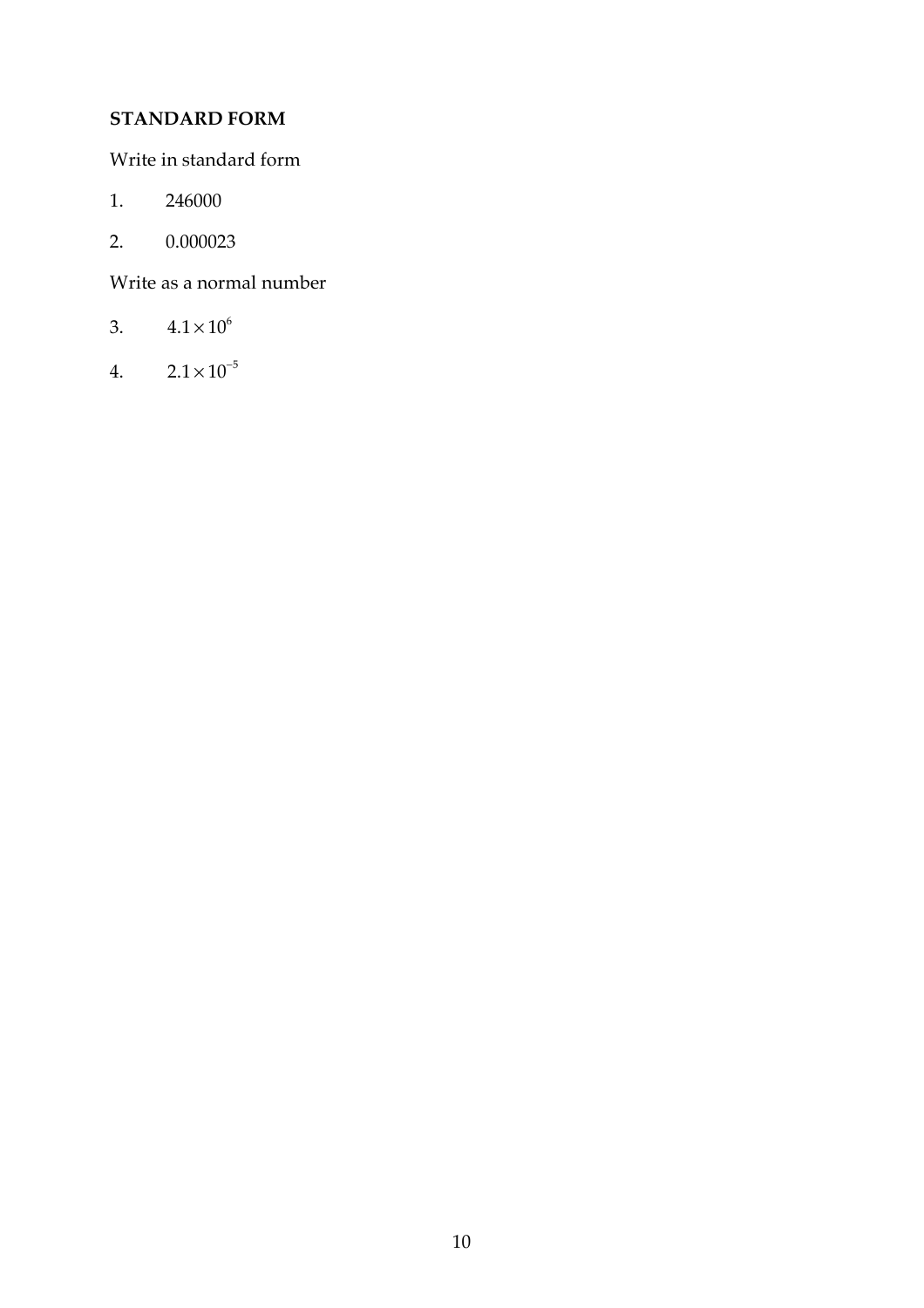## **Example GCSE Question; Calculating in Standard Form**

1. If  $a=4\times10^6$  and  $b=6\times10^6$ , giving your answers in standard form; Find ab

Find a b

2. If  $a=p\times10^n$  and  $b=q\times10^n$ 

Find ab given that *pq* >10

Find 
$$
\frac{a}{b}
$$
 given that  $\frac{p}{q} < 1$ 

Find a+b given that  $p+q>10$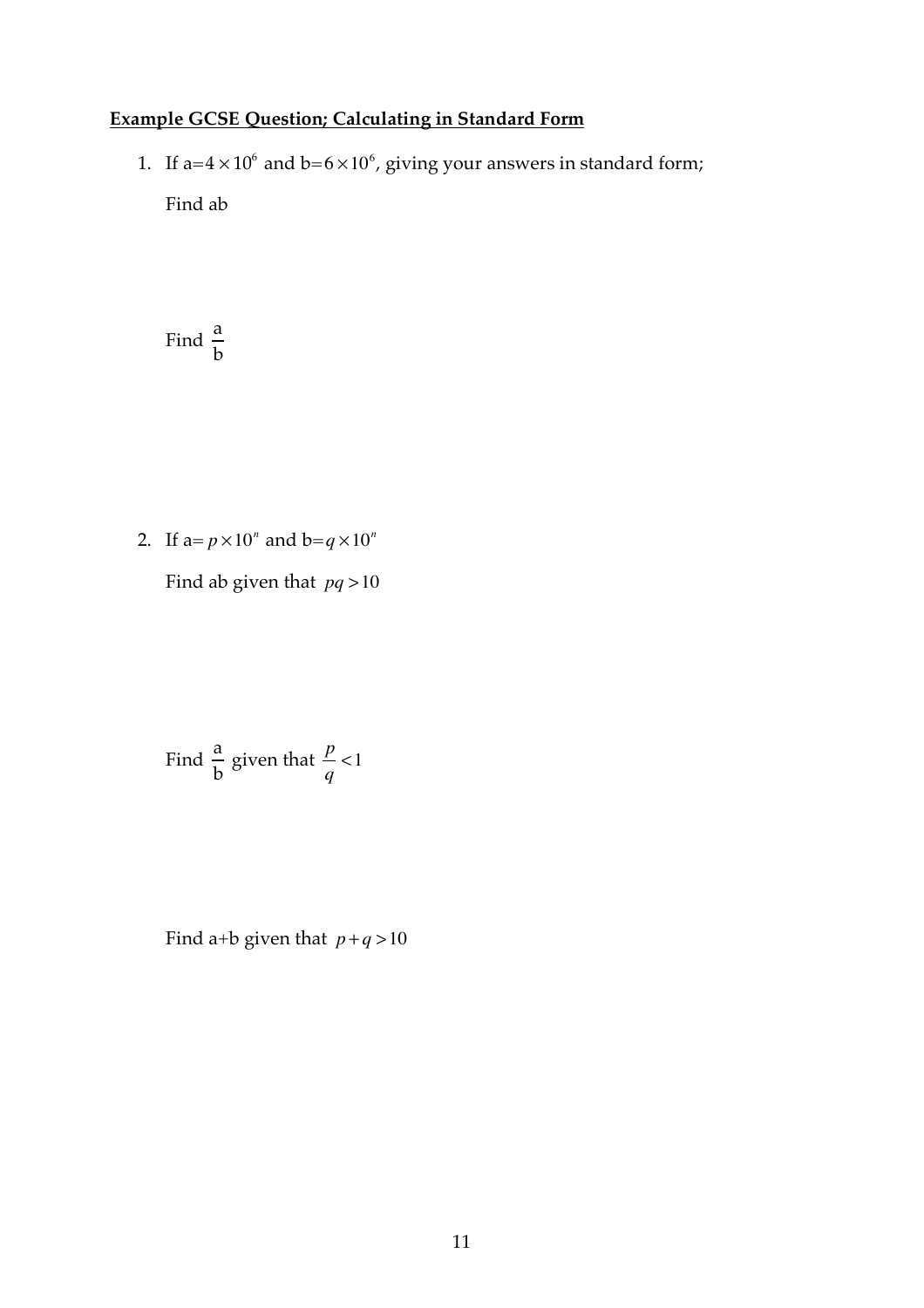#### **RATIO**

### **Dividing in a given ratio**

Share 15 sweets in the ratio 3:2

Share £200 in the ratio 1:3:4

A sum of money is shared in the ratio 2:3. If the first person gets £50 how much does the second person get?

A recipe requires sugar and flour to be in the ratio 3:10. If I put in 120g of sugar how much flour should I put in?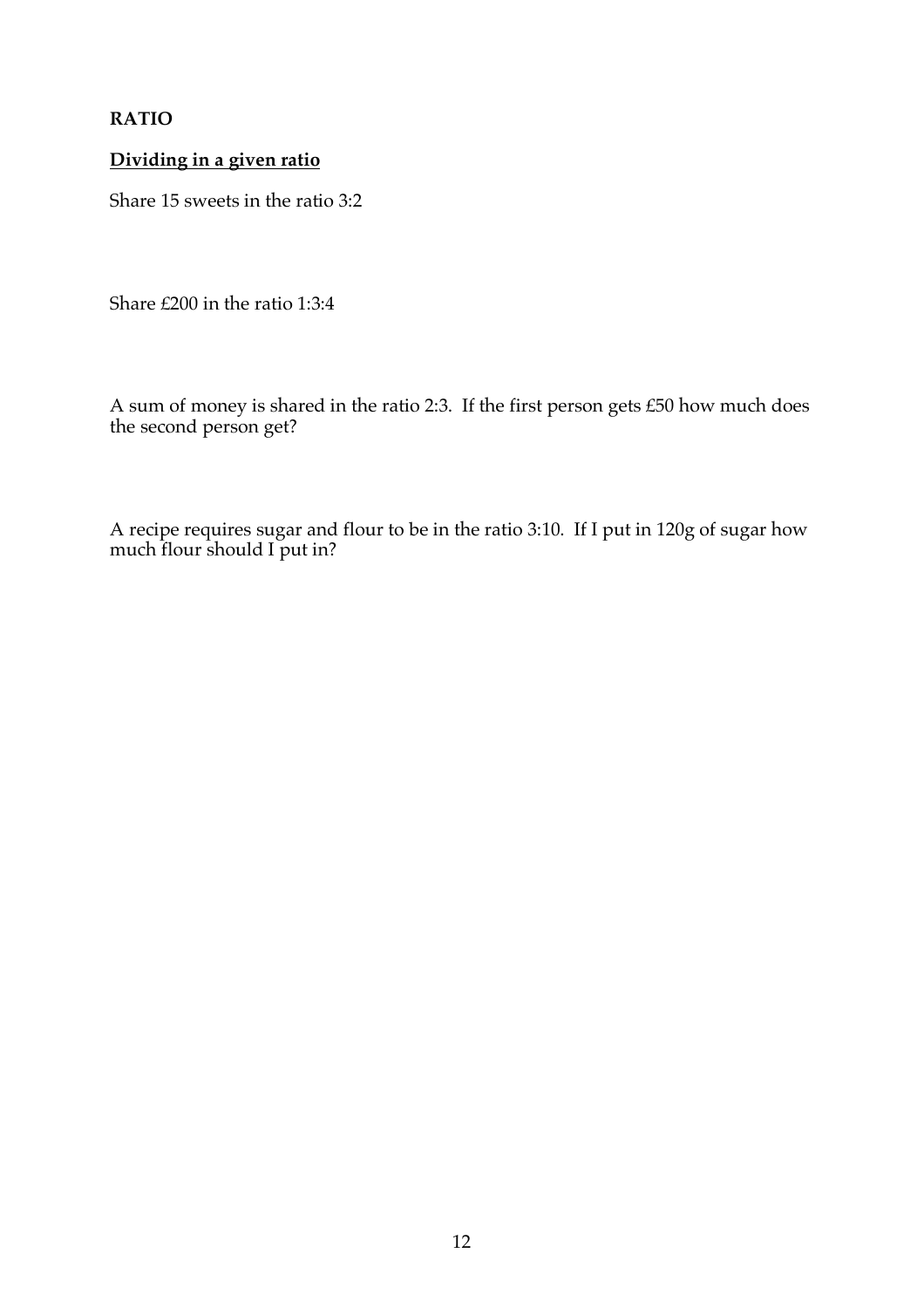#### **INDICES**

**Basic Laws**

#### **Negative Powers**

 $x^{-a} =$ 

*Examples*

 $5 - 2$ 3–3 2–4

Fractional Powers (numerator  $= 1$ )

 $x^{\frac{1}{a}} =$ 

*Examples*

 $100^{\frac{1}{2}}$  $27^{\frac{1}{3}}$  $16^{\frac{-1}{4}}$ 

Fractional Powers (numerator ≠1)

 $x^{\frac{b}{a}} =$ 

*Examples*

 $27^{\frac{2}{3}}$  $32^{\frac{3}{5}}$  $25^{\frac{3}{2}}$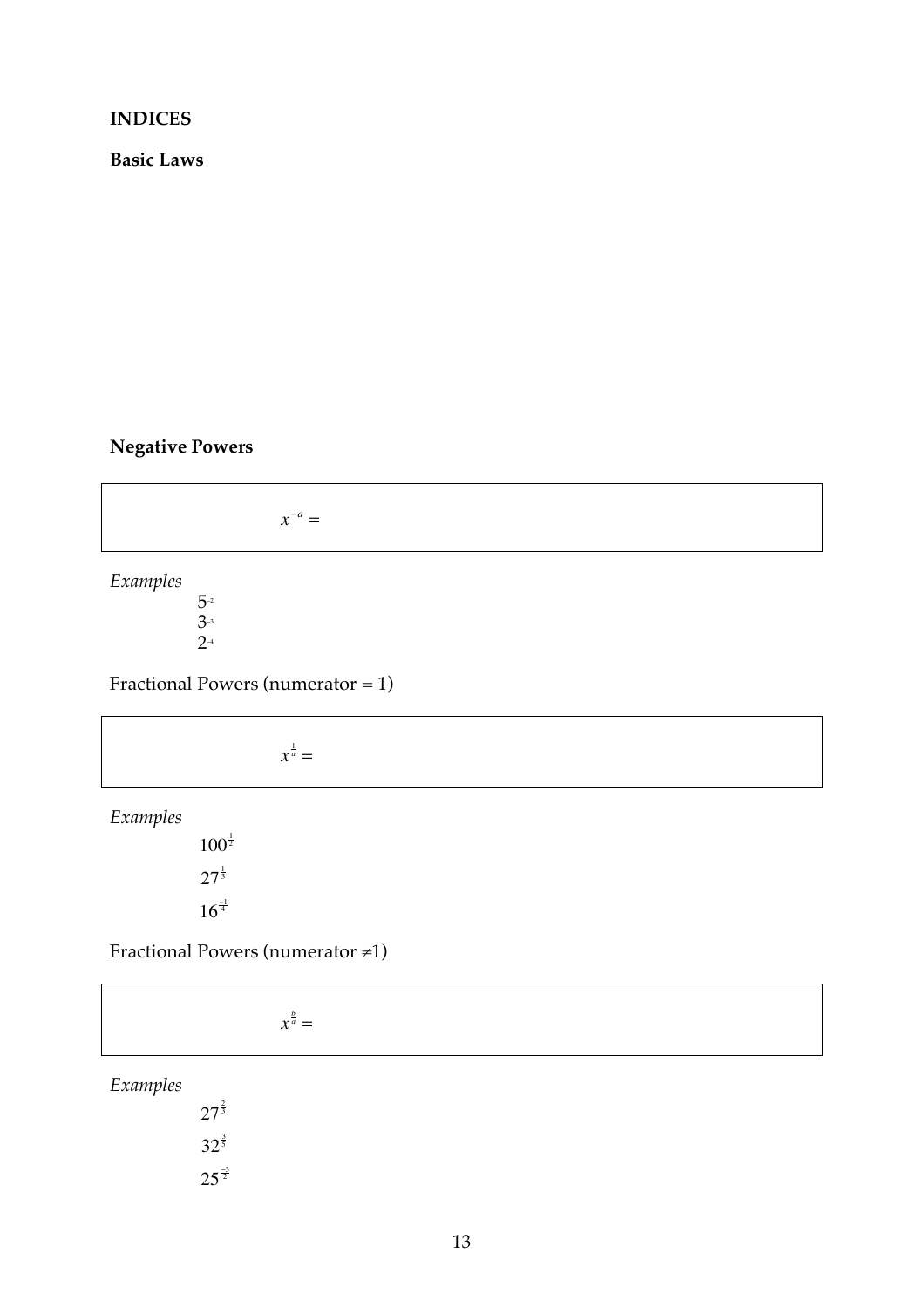### **PERCENTAGES QUESTIONS**

There are \_\_\_\_\_\_\_\_\_\_\_\_\_\_ types of percentage question:

**Type 1** Percentage of a number

Find 47% of £2.50

**Type 2** One number out of another as a percentage.

Alice scores 36 out of 45 in a test. What is this as a percentage?

**Type 3** Percentage Increase.

During the FY Alice grows from 1.46 to 1.53 tall. What is the percentage increase in her height?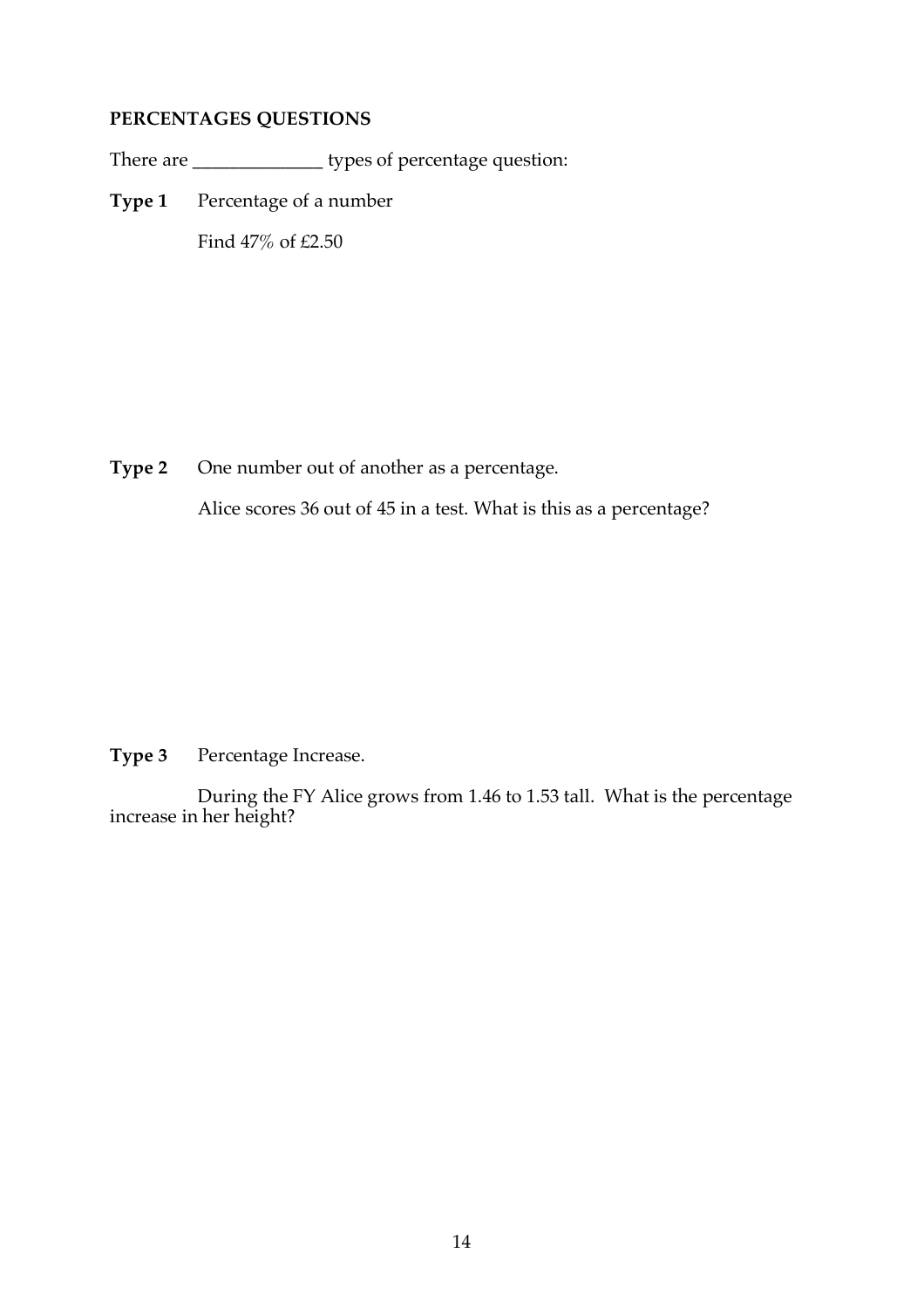**Type 4** Compound change.

*Example 1*

I invest £700 at 4% interest per year for 3 years. How much is it worth?

*Example 2*

My car cost £5000. If it depreciates at 15% per year, how much will it be worth in 3 years time?

**Type 5** Reverse percentages

After a 20% reduction in price a pair of shoes costs £45. What was the original cost?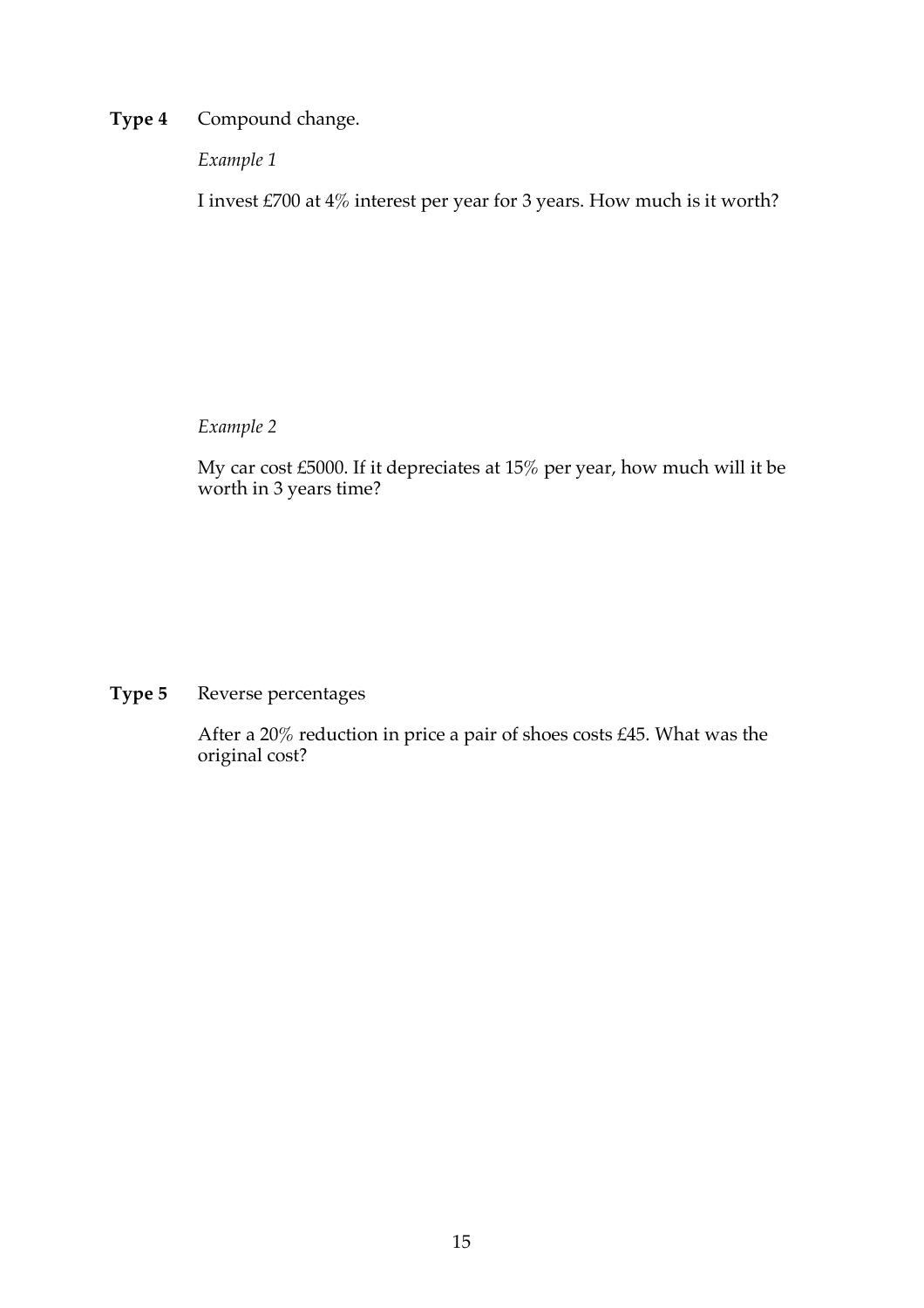#### **DIRECT & INVERSE PROPORTION**

Given that *y* is directly proportional to the square of *x* and that *y* = 75 when *x* = 5, find an equation linking *x* and *y*.

#### **INVERSE PROPORTION**

Given that  $y$  is inversely proportional to the square of  $x$  and that  $y$  is  $1$  when  $x$  is  $100$ , find the equation linking y and x.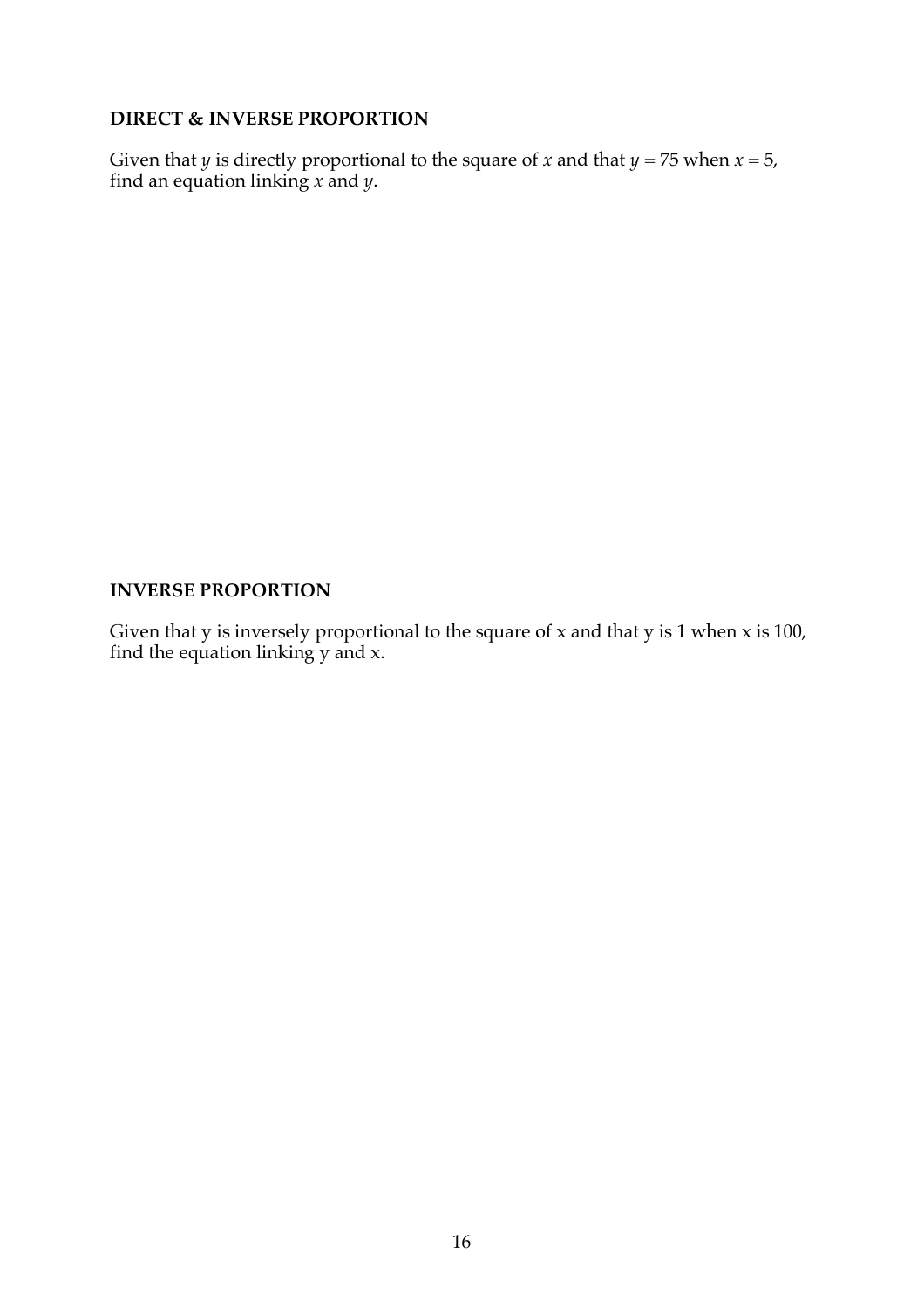## **CONVERTING RECURRING DECIMALS TO FRACTIONS**

Multiply by 10, 100 or 1000 depending upon whether there are

\_\_\_\_\_\_\_ \_\_\_\_\_\_\_ or \_\_\_\_\_\_ recurring digits

*Example*

 $0.\dot{7} = 0.777$ 

 $0.\dot{6}\dot{2}$ 

 $0.\overline{7}0\overline{4}$ 

 $0.64$ 

 $0.53$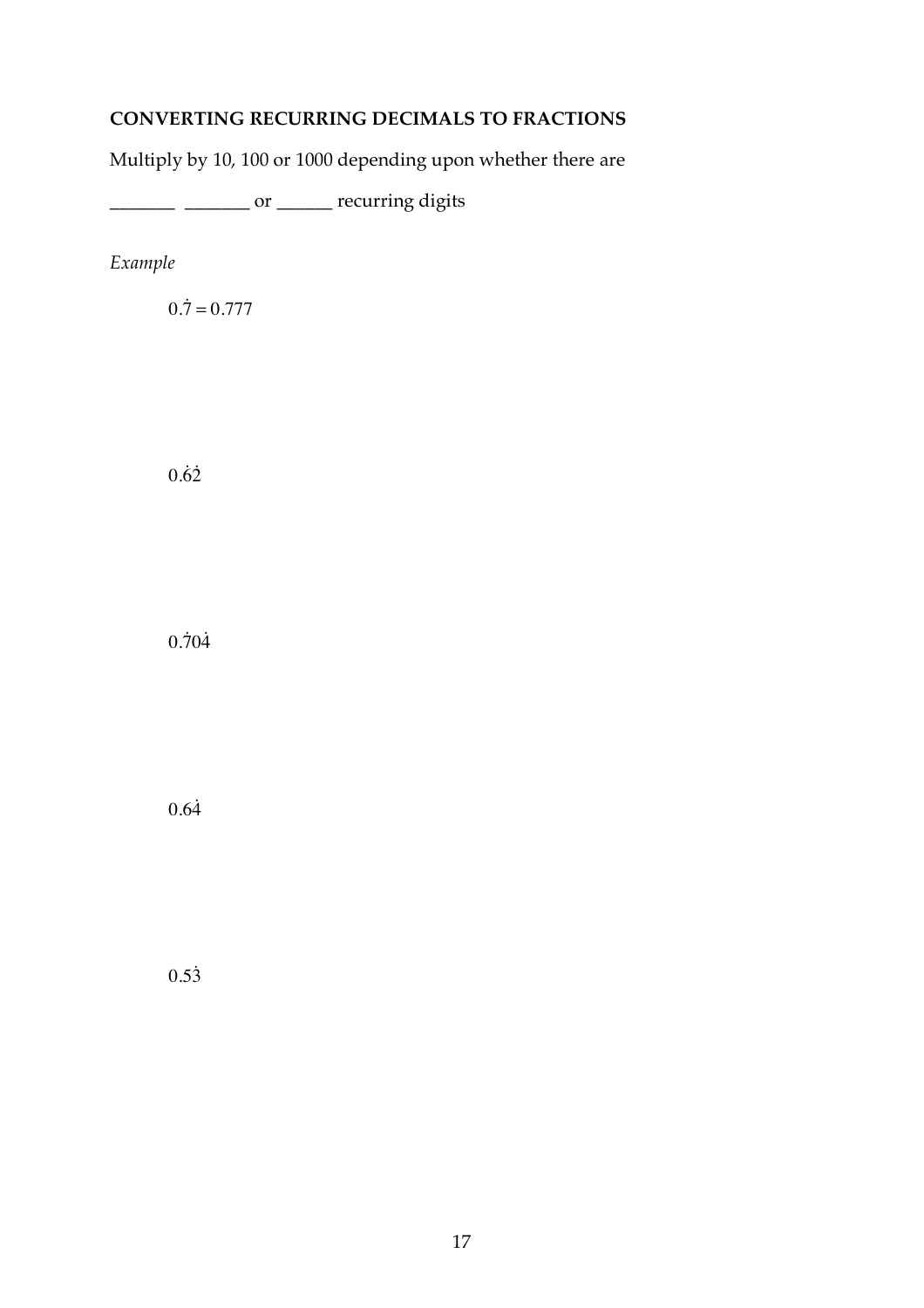### **SURDS**

To write something as a 'surd' means to

## **Simplifying Surds**

Look for the biggest \_\_\_\_\_\_\_\_\_\_\_\_\_\_\_\_ number inside the square root *Examples*  $\sqrt{72}$  $\sqrt{32}$  $\sqrt{8}$ 

## **Multiplying out brackets**

Use 'eyebrows, chin and a smile' as you would with algebra.

*Examples*

 $(2+\sqrt{2})(3+\sqrt{2})$ 

 $(1+\sqrt{3})(1-\sqrt{3})$ 

 $(1+\sqrt{5})^2$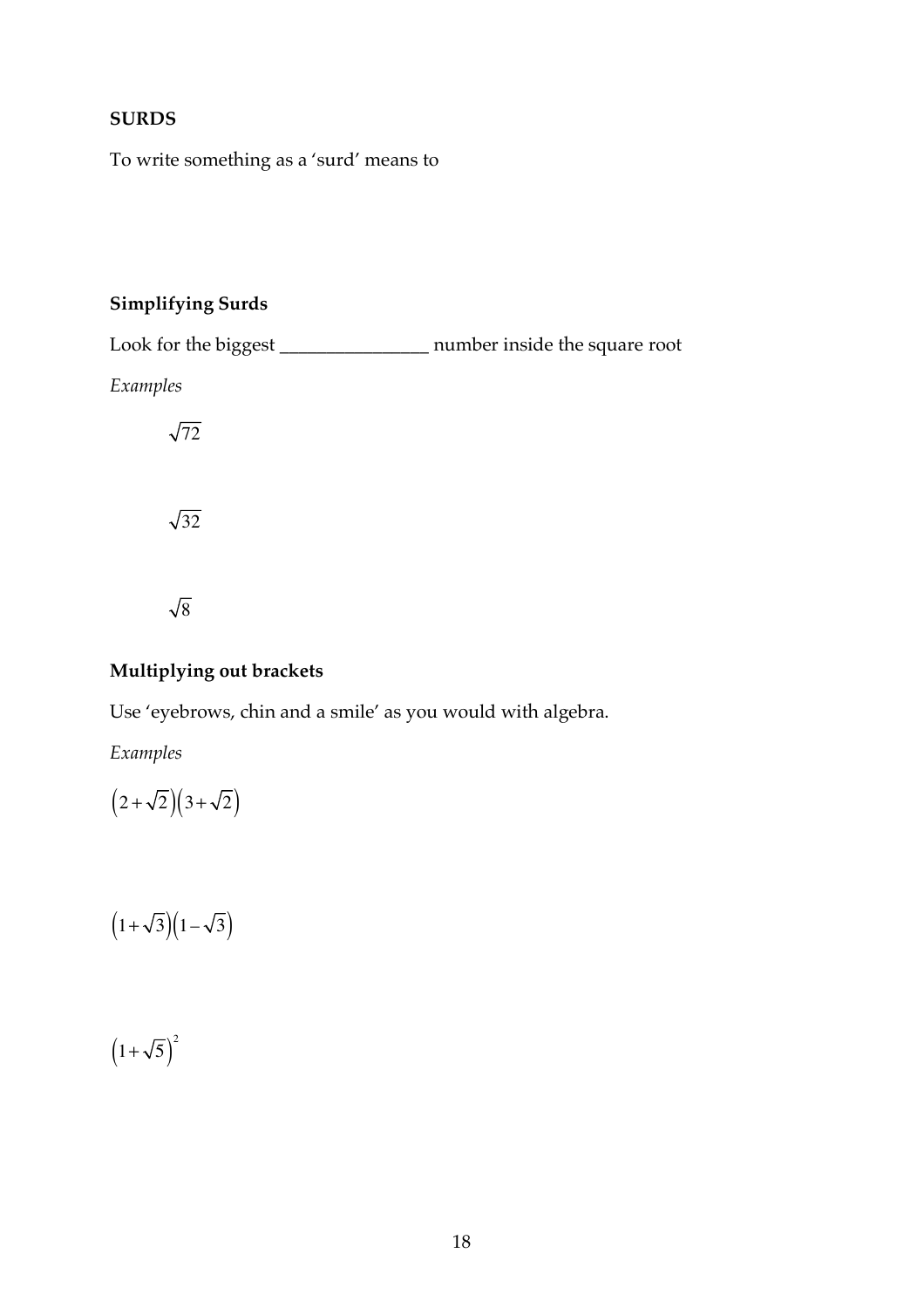## **Simplifying Fractions**

The examiner will want you to get rid of the square root from the bottom of the fraction. This is known as